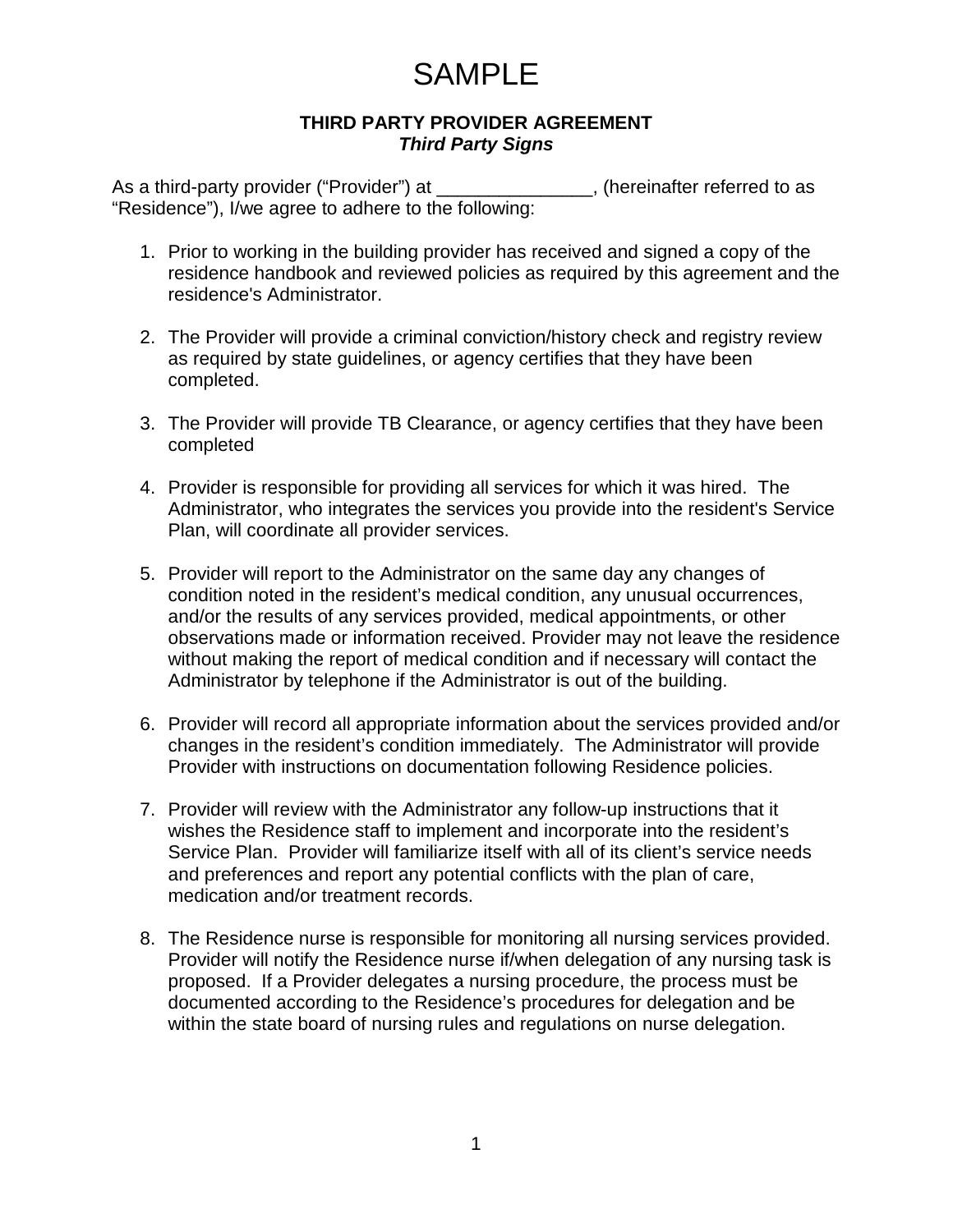- 9. Provider will follow applicable policies of the Residence. This includes smoking only in designated areas, violence free and non-solicitation. Parking also is permitted only in designated areas.
- 10.Provider may eat a meal while at the Residence, and must make arrangements with the Administrator (guest meals have a nominal charge of  $\frac{1}{2}$   $\qquad$  ).
- 11.While in the building, Provider must abide by the Residence employee rules regarding attire. Provider must also wear a name badge for identification purposes to include the name of the caregiver and the agency.
- 12.Provider will support and adhere to our company's principles of choice, privacy, dignity, independence, and individuality while providing care to the resident in the residence.
- 13.If Provider accompanies a resident out of the building, the Provider must follow the procedures of the Residence for signing the resident and itself in and out of the building.
- 14.Providers are not allowed in the Residence kitchen.
- 15.Provider's children are not allowed in the Residence unless prior approval is obtained from the Administrator or they are visiting a resident at resident's request.
- 16.Provider must not solicit its clients on behalf of any other assisted living facility.
- 17.Provider must not solicit any employees of the Residence nor may the provider sell anything in the building, i.e., raffle tickets, Girl Scout cookies, etc.
- 18.The Provider shall indemnify and hold harmless the Residence, its members, principals, officers, directors, representatives, employees, legal counsel, predecessors, successors and assigns from and against any and all debts, obligations, losses, claims, liabilities, damages, deficiencies, actions, suits, proceedings, demands, assessments, orders, judgments, writs, decrees, costs and other expenses, including, without limitation, reasonable attorney's fees and accountant's fees, incurred by any of them in defending or compromising actions brought against them arising out of or related to the acts or omissions of the Provider or its personnel, agents contractors, any misrepresentation made by the Provider, or in the provision of services or performance of duties by the Provider pursuant to this Agreement, including any delivery of services to the Residence's residents.
- 19.Nothing in this Agreement contemplates or requires the referral of any client or patient to the Provider or to the Residence. This Agreement is not intended to influence the judgment of either the Resident, Provider or the Residence in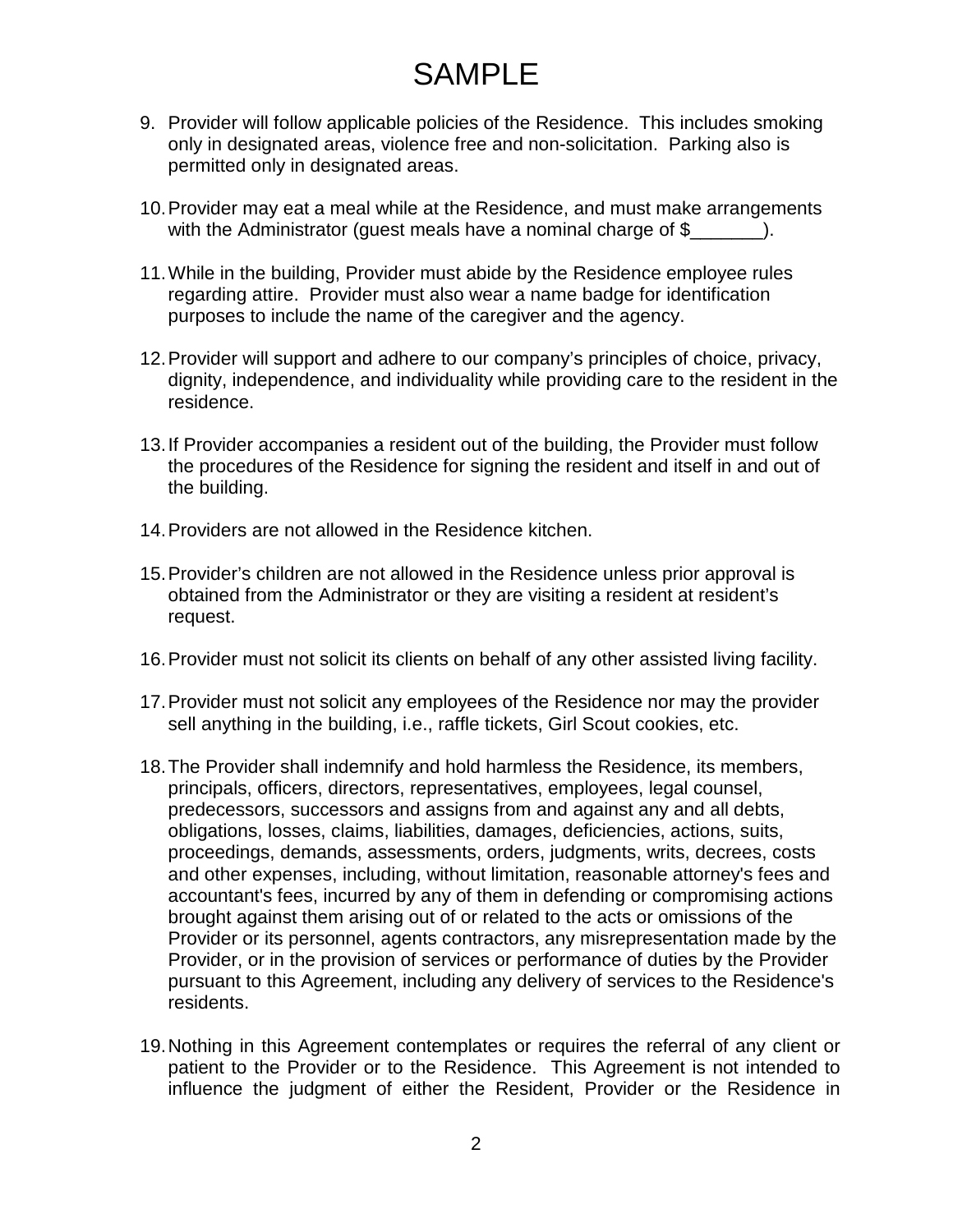choosing the Residence appropriate for the proper treatment and care of their respective residents or patients. Neither the Provider nor Residence shall receive any satisfaction or remuneration for referrals, if any. The parties hereto support a patient/resident's right to choose the medical or residential Residence of his or her choice. The parties specifically intend to abide by all federal and state anti-fraud and abuse laws.

- 20.Provider will maintain liability insurance with minimum coverage of One Million Dollars (\$1,000,000.00).
- 21.The provider will maintain WC insurance meeting the minimal state requirements.
- 22.Provider will obtain all necessary professional/occupation license issued by the state to provide services to its clients. The Provider will immediately notify the Residence if it should lose its license or become a target of an investigation by the state licensing authority.
- 23.Both parties recognize the importance of the HIPAA regulations in maintaining security, privacy and confidentiality of patient information. Therefore, to the extent that each party's business functions are governed by the HIPAA transaction, security and/or privacy regulations, each party shall have appropriate organizational and technical policies and procedures and safeguards in place to comply with the applicable provisions of the HIPAA regulations as they are enacted.
- 24.This Agreement shall not render the provider an employee, partner, agent of, or joint venturer with the Residence for any purpose. The Provider is and will remain an independent third party contractor in the Providers relationship to the Residence. The Residence shall not be responsible for withholding taxes with respect to the provider's compensation hereunder. The provider shall have no claim against the Residence hereunder or otherwise for vacation pay, sick leave, retirement benefits, social security, worker's compensation, health or disability benefits, unemployment insurance benefits, or employee benefits of any kind.

Notice necessary under any provision of this agreement by the Provider should be given to the Administrator of the Residence by certified mail.

The person signing below on behalf of the Provider represents and warrants that they have the authority to enter into this agreement on behalf of the Provider.

We appreciate your cooperation in following these guidelines. If you have any questions or would like further information, please feel free to speak with the Administrator.